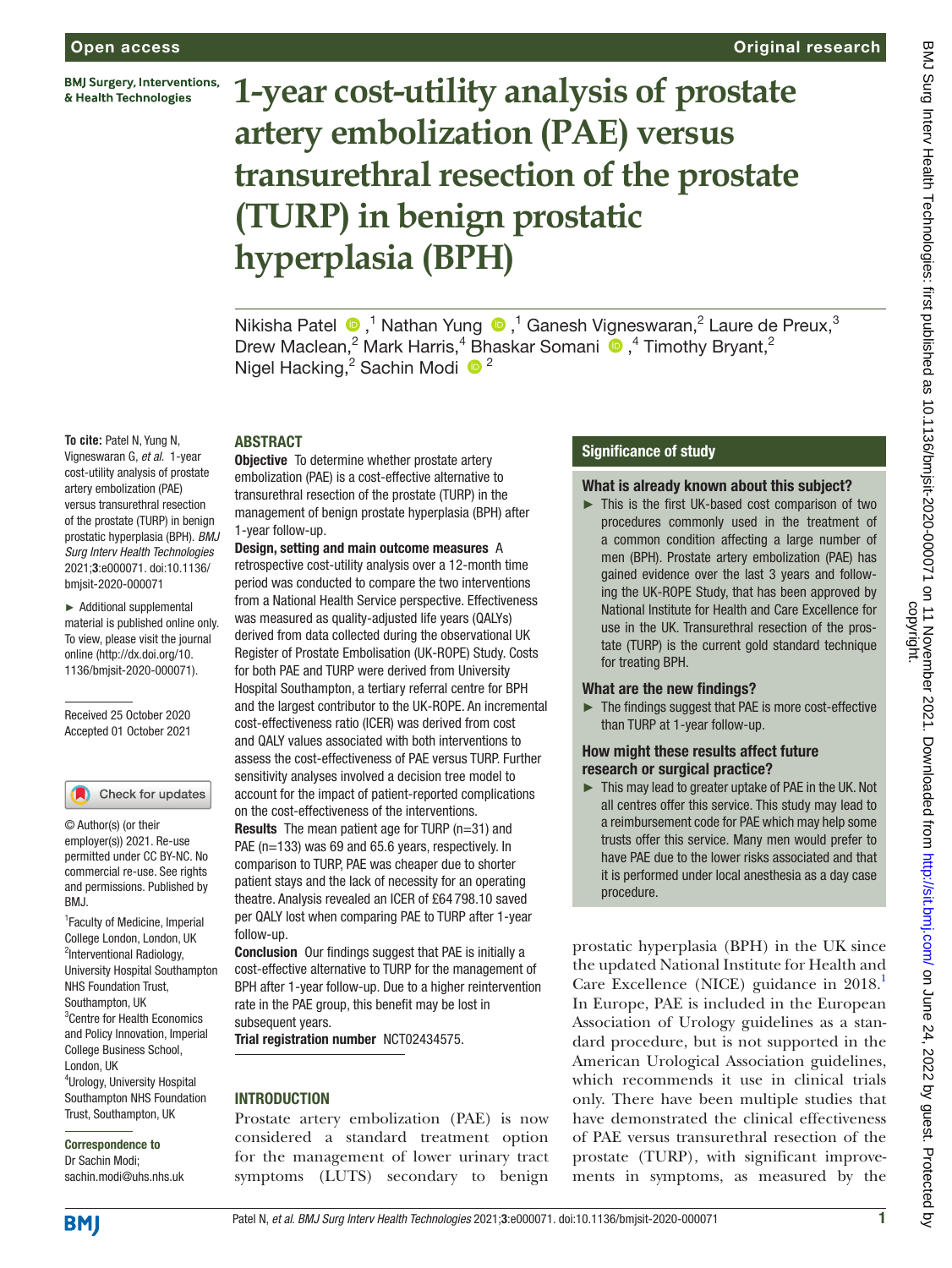International Prostatic Symptom Score (IPSS) reduc- $\frac{2^3}{3}$  However, there are limited data on the cost utility of TURP compared with PAE.

The prevalence of BPH is known to increase with age.<sup>[4](#page-8-2)</sup> This, combined with the UK ageing population, suggests that management of BPH-related LUTS imposes a growing financial burden on the UK healthcare system.<sup>[5](#page-8-3)</sup> The limited budget of the National Health Service (NHS) requires efficient resource allocation to ensure maintenance of high-quality patient care. A recent American cost analysis suggested that TURP is more expensive than PAE, but recognized that a more comprehensive cost analysis, such as the cost of physician time and cost of compli-cations, was required to improve accuracy.<sup>[6](#page-8-4)</sup> Currently, no UK-based cost-utility analysis has been published.

TURP has good clinical outcomes, low mortality rates  $(-0.1\%)$ <sup>[7](#page-8-5)</sup> and remains the gold standard surgical treat-ment for BPH-related LUTS.<sup>[8](#page-8-6)</sup> However, morbidity such as postoperative retrograde ejaculation and requirement for potential hospitalization and catheterization can reduce its cost-effectiveness.<sup>[8](#page-8-6)</sup> Monopolar transurethral vaporization of the prostate (TUVP) and holmium laser enucleation of the prostate (HoLEP) remain costeffective alternative surgical options. A systematic review comparing cost utility of surgical treatments concluded that TUVP was cheaper but less effective than TURP, whereas HoLEP was more cost-effective than TURP. Despite the benefits of HoLEP, the greatest obstacles to its widespread implementation lie with the high start-up cost, technical difficulties and learning curve associated with the procedure. $\frac{10}{2}$  $\frac{10}{2}$  $\frac{10}{2}$ 

PAE offers an alternative non-surgical, minimally invasive option $11$  and data suggest that the cost of PAE may be lower than TURP, while maintaining a lower morbidity rate.<sup>12</sup> The aim of this study was to carry out a retrospective cost-utility analysis comparing TURP and PAE for the treatment of BPH-related LUTS using the UK Register of Prostate Embolisation (UK-ROPE) Study published in 2018.[13](#page-8-11)

The UK-ROPE is a national observational database of patients treated with PAE or surgical procedures from 20 centres, held by the Cardiff-based independent research organization 'Cedar', funded by NICE. Procedure costs were covered either through local commissioning streams or through a grant from Cook Medical (Europe), where this was not possible. Male patients were enrolled for either PAE, TURP, open prostatectomy or HoLEP from July 2014 to January 2016. All patients had consultation with a urologist and interventional radiologist prior to PAE. Outcome data including IPSS, quality of life (QoL) and International Index of Erectile Function (IIEF) were collated from questionnaires. Patients were followed up at 1month, 3 months, 6 months and 12 months post procedure. Various clinician-reported complications were recorded initially post procedure, while patient-reported complications (hematuria, hematospermia, incontinence, urinary infection and retrograde ejaculation) were identified from questionnaire responses at each

time point. Briefly, the UK-ROPE demonstrated that PAE showed a statistically significant improvement in IPSS and QoL post procedure, but the improvement in outcomes following TURP was greater. The registry did not have any stipulations on operator/centre experience for either TURP or PAE to simulate 'real-world' practice. Due to the experimental nature of PAE at the time of the study, all centres were proctored by an experienced operator for at least six cases. Due to the established practice of TURP in the UK, no proctoring was performed for cases.

# **METHODS**

#### Sample

The UK-ROPE Study collected 1-month, 3-month, 6-month and 12-month IPSS values from 133 patients who underwent PAE and 31 patients who underwent TURP. There was no requirement for similar sample sizes in registry design which resulted in different cohort sizes. This study focuses on outcomes observed at 12 months post intervention and includes all registry patients with IPSS pre procedure and at 12-month follow-up.

For specific details regarding the selection process of participants, please refer to the original UK-ROPE Study.<sup>13</sup> Selection of treatment (PAE or TURP) was left to patient and operator discretion. In the original UK-ROPE Study, there were no significant differences in baseline IPSS, QOL, IIEF, prostate volume or maximum urinary flow rate. Patients were marginally younger in the PAE group (median 67 vs 70 years, Mann-Whitney U p=0.001).

# Analytic horizon and choice of analysis

A 2019 meta-analysis compared PAE and TURP by assessing four studies, all of which had a follow-up time period of at least 1[2](#page-8-1) months.<sup>2</sup> This study therefore also used a 12-month time horizon where the outcomes of PAE and TURP were observed at 12 months post intervention. This is in line with the original UK-ROPE Study which also aimed to assess outcomes at 12 months.

BPH-related LUTS affect  $QoL$ ,<sup>14</sup> hence a cost-utility analysis was performed to compare TURP and PAE in relation to utility. The study period being 12 months, the utility values can be expressed as quality-adjusted life years (QALYs). The 12 month IPSS values of each patient collected during the UK-ROPE Study were used as the basis of this cost-utility analysis, where they were converted into QALY values and used along with the cost of interventions to calculate an incremental cost-effectiveness ratio (ICER) expressed in units of cost per QALY. For this analysis, the breakdown score of the IPSS was evaluated.

# Cost of interventions

A reference year of 2016 was applied with regard to costs. The 2016 costs of both PAE and TURP procedures [\(table](#page-2-0) 1) were obtained from University Hospital Southampton (UHS). This site is a tertiary referral centre for BPH and routinely provides TURP for patients and was the largest single contributor to the UK-ROPE Study.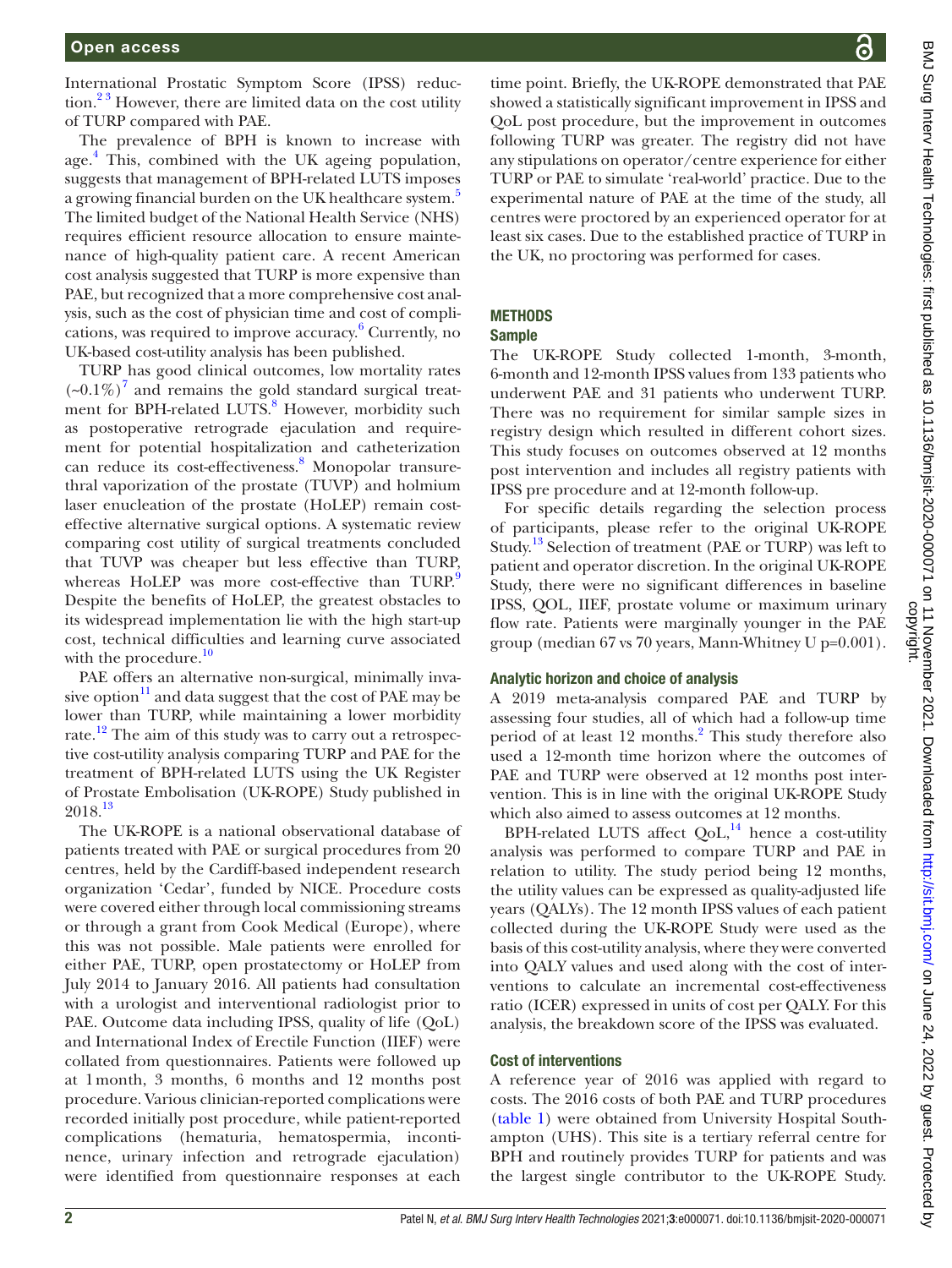<span id="page-2-0"></span>2016 costs of interventions (in  $E$  per patient) carried out in the UK-ROPE Study

| <b>Intervention</b>                                                                                      | Cost (£ per<br>patient) |  |  |  |  |  |
|----------------------------------------------------------------------------------------------------------|-------------------------|--|--|--|--|--|
| PAE (UHS)                                                                                                |                         |  |  |  |  |  |
| Interventional radiology (IR) clinic (pre and<br>post)                                                   | 100                     |  |  |  |  |  |
| CT angiography                                                                                           | 250                     |  |  |  |  |  |
| Procedural and postprocedural staffing costs<br>(IR room time, scrub team, recovery and<br>radiographer) | 500                     |  |  |  |  |  |
| Sheath, wire, catheter and microcatheter                                                                 | 300                     |  |  |  |  |  |
| Embolization pack (drapes and consumables)                                                               | 50                      |  |  |  |  |  |
| Urology clinic (pre and post)                                                                            | 100                     |  |  |  |  |  |
| Urodynamics (optional)                                                                                   | 200                     |  |  |  |  |  |
| MRI (optional)                                                                                           | 350                     |  |  |  |  |  |
| Ultrasound scan (optional)                                                                               | 150                     |  |  |  |  |  |
| Total                                                                                                    | 2000                    |  |  |  |  |  |
| <b>TURP (UHS)</b>                                                                                        |                         |  |  |  |  |  |
| Theatre time                                                                                             | 1126                    |  |  |  |  |  |
| Ward costs                                                                                               | 595                     |  |  |  |  |  |
| Anesthetist cost                                                                                         | 264                     |  |  |  |  |  |
| Surgeon cost                                                                                             | 201                     |  |  |  |  |  |
| <b>Materials</b>                                                                                         | 180                     |  |  |  |  |  |
| Pathology                                                                                                | 162                     |  |  |  |  |  |
| <b>Miscellaneous</b>                                                                                     | 400                     |  |  |  |  |  |
| Clinic (pre and post)                                                                                    | 100                     |  |  |  |  |  |
| Total                                                                                                    | 3028                    |  |  |  |  |  |
| TURP (National Schedule of Reference Costs 2015/2016)* <sup>15</sup>                                     |                         |  |  |  |  |  |
| Transurethral prostate resection procedures<br>with CC Score 6+                                          | 4359.52                 |  |  |  |  |  |
| Transurethral prostate resection procedures<br>with CC Score 3-5                                         | 2992.66                 |  |  |  |  |  |
| Transurethral prostate resection procedures<br>with CC Score 0-2                                         | 2537.97                 |  |  |  |  |  |
|                                                                                                          |                         |  |  |  |  |  |

\*Document published by the Department of Health and Social Care which outlines spending across 237 National Health Service providers for delivering healthcare to patients in 2015 and 2016.

CC, complications and comorbidities; PAE, prostate artery embolization; TURP, transurethral resection of the prostate; UHS, University Hospital Southampton.

At this site, more than 350 PAE procedures have been performed and in depth costs of all aspects relating to PAE were obtained. Due to the novel nature of this treatment, no tariff code is yet publicly available for PAE. In order to account for any local variability, the cost of TURP was obtained from UHS, which was in accordance with the National Schedule of Reference Costs  $2015/2016^{15}$ published by the UK Department of Health and Social Care. Assumptions made in the cost estimations include a day case procedure for PAE (vs overnight stay for TURP, supported by median length of stay values in the

<span id="page-2-1"></span>Table 2 Lower urinary tract symptoms that comprised the International Prostate Symptom Score

| <b>Symptom type</b> | Symptom                                                          |
|---------------------|------------------------------------------------------------------|
| Obstructive         | Incomplete emptying<br>Intermittency<br>Straining<br>Weak stream |
| Irritative          | Urgency<br>Frequency<br>Nocturia                                 |

UK-ROPE Registry). PAE is performed under local anesthetic compared with general anesthetic for TURP. Procedural staffing costs are notably lower for PAE due to the absence of an anesthetist/operating department practitioner and lower interventional radiology room staffing numbers. Reference was also made against other UK trusts in the UK-ROPE Registry to ensure similar cost estimation of interventions. Post-PAE urodynamics, MRI and ultrasound are only recommended in a research/early practice setting (conducted in some UK-ROPE centres at the time of the registry), whereas these investigations are no longer considered standard practice and are therefore deemed optional costs. 'Miscellaneous' in the TURP costs are due to a combination of recovery cost, junior medical staffing, pharmacy and therapy.

# IPSS and QALY

The IPSS comprises seven BPH-related LUTS, which can be categorized into obstructive and irritative symptoms [\(table](#page-2-1) 2). Patients in the UK-ROPE Study were asked to assign a score from 0 to 5 to indicate how often they experienced each symptom (0 being not at all and 5 being almost always). The individual scores were then added up to give a total IPSS out of 35.

For the purpose of performing a cost-utility analysis, the 12-month IPSS values of the patients included in the UK-ROPE Study were converted into QALYs via a method suggested by Kok *et al*, [16](#page-8-14) which involved equating IPSS to a utility value dependent on scores for obstructive and irritative symptoms. Each patient's obstructive symptoms score and irritative symptoms score were equated to a level representing the severity of obstructive and irritative symptoms, which was associated with a corresponding utility value. The method of conversion of IPSS to utility values and the subsequent individual QALY values derived from each patient's IPSS scores are available as supporting information ([online supplemental tables S1](https://dx.doi.org/10.1136/bmjsit-2020-000071)  [and S2](https://dx.doi.org/10.1136/bmjsit-2020-000071)).

# Sensitivity analysis

#### Complications of interventions

The UK-ROPE Study used questionnaires at 1month, 3 months, 6 months and 12 months post intervention to identify patient-reported complications (hematuria,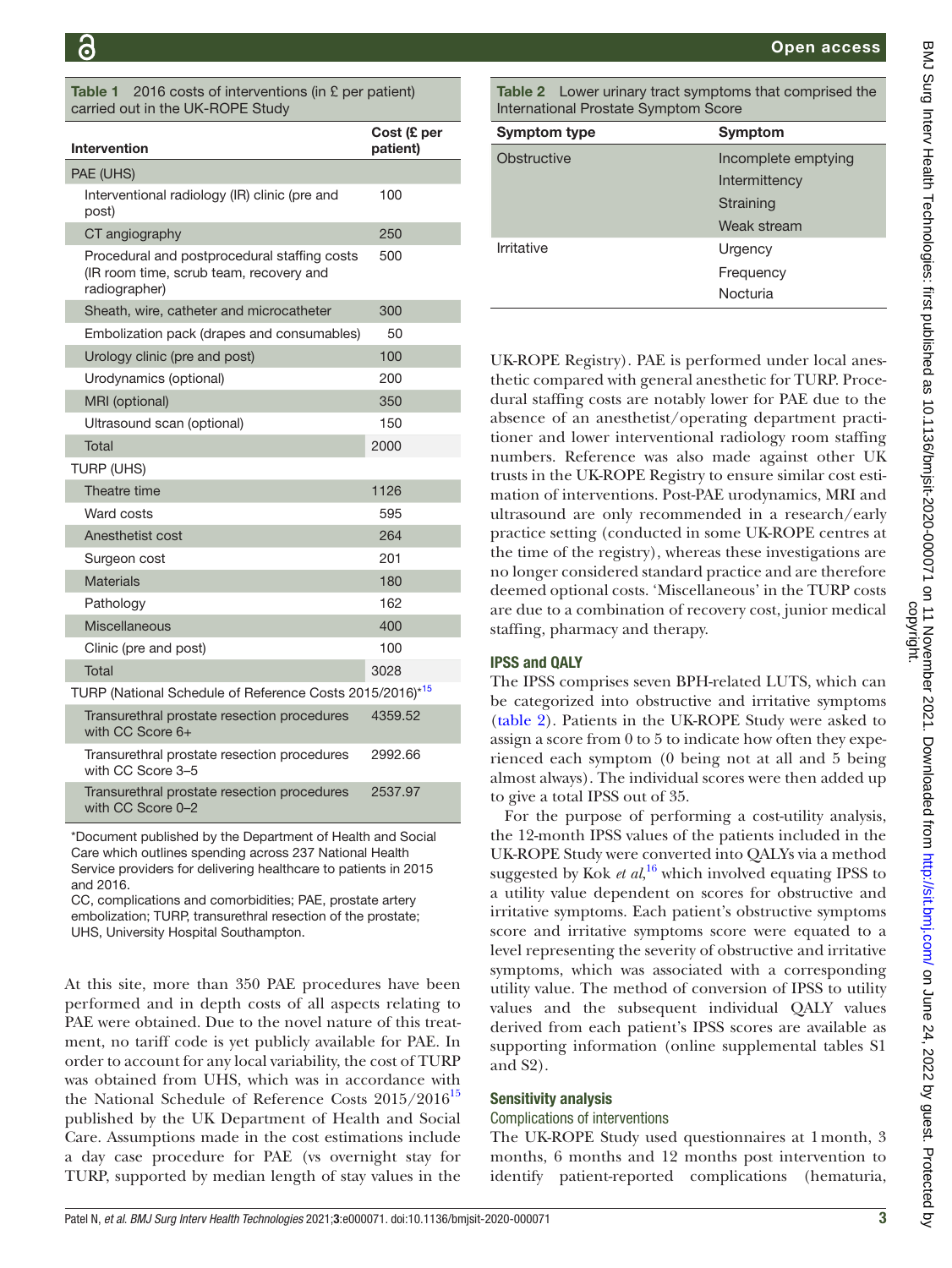hematospermia, incontinence, urinary infection and retrograde ejaculation). Patients were asked to indicate all complications they experienced since the intervention. In order to provide a comprehensive evaluation of PAE and TURP, the cost-utility analysis took into account both the costs and QALYs associated with the patientreported complications at 12months post intervention.

#### Cost of complications

The costs assigned to the patient-reported complications considered in this analysis are available as supporting information [\(online supplemental table S3\)](https://dx.doi.org/10.1136/bmjsit-2020-000071). Hematuria and hematospermia were assigned a cost of nil, as current evidence suggests that these complications tend to be benign and self-limiting.[17 18](#page-8-15) This was in accordance with data recorded in the UK-ROPE which highlighted that of all the patients which reported hematuria (76), only 3.95% of patients required readmission for assessment of hematuria, with the remainder selfresolved with 4 weeks post procedure.<sup>13</sup> Of the patients reassessed, none required intervention for their hematuria—as such, no treatment is usually indicated. No patients required further assessment or treatment for hematospermia.

While hematuria requiring intervention is a rare, clot retention can occur, which usually requires inpatient admission, resulting in a notable cost. In order to account for this, further analysis was completed whereby a cost based on the  $2015/2016$  NHS Reference costs<sup>19</sup> is assigned to hematuria in sensitivity analysis 3.

Previous studies have shown that BPH cases increase linearly with age, with incidence peaking between 75 and 79.<sup>[20](#page-8-17)</sup> While treatments for retrograde ejaculation are available, the complication was assigned a cost of nil, as the main indication to resolve the complication is to achieve pregnancy through antegrade ejaculation, which would be unlikely in this cohort of patients.<sup>21</sup>

The costs associated with managing incontinence were based on the 2015/2016 NHS reference costs.<sup>19</sup> The total cost of managing urinary infection was derived from the cost of performing urinalysis $22$  and antibiotics (which were based on the 2015/2016 NHS Prescription Services Drug Tariff).<sup>[23](#page-8-20)</sup> A full breakdown of the costs of complications is available as supporting information [\(online](https://dx.doi.org/10.1136/bmjsit-2020-000071) [supplemental table 4](https://dx.doi.org/10.1136/bmjsit-2020-000071)).

# Modeling and decision tree

For each intervention, patients were grouped according to the combination of patient-reported complications they experienced within 12 months post intervention, giving rise to a series of outcomes summarized in [table](#page-4-0) 3.

The individual complications of each patient are available to view as supporting information ([online supple](https://dx.doi.org/10.1136/bmjsit-2020-000071)[mental table S2\)](https://dx.doi.org/10.1136/bmjsit-2020-000071)). For each outcome, the QALY values derived from individual patients' IPSS values were used to calculate an average QALY value. The probability of each outcome was also derived.

# Sensitivity analysis 1

[Figure](#page-5-0) 1 shows a decision tree that split into two arms, one for each intervention. Each arm consisted of the different outcomes and their associated probabilities, total costs and assigned QALY values ([table](#page-4-0) 3). In each arm, the total cost of an outcome was derived from the sum of the intervention cost and cost of managing the complications observed. The individual QALY value of each patient-reported complication was considered for each branch to account for its impact on QoL post intervention in the analysis.

Outcomes where urinary infection was present were assigned a QALY value of 0.93, while outcomes where incontinence was present were assigned a QALY value of 0.89, in line with the literature. $24$ 

The average QALY value for the group of patients who experienced no complications was 0.96 in the PAE arm and 0.99 in the TURP arm (outcome 11 and 7 in [table](#page-4-0) 3, respectively). For the purpose of a sensitivity analysis, where urinary infection and/or incontinence was absent, but other complications (hematuria, hematospermia and/or retrograde ejaculation) were present, a QALY value of 0.96 was assigned in the PAE arm and 0.99 in the TURP arm. This is because these complications had no pre-existing associated utility values in the literature and can be considered painless/benign. Therefore, such complications were assumed to be associated with 'perfect health'.

The QALY values and total costs associated with each outcome were used with corresponding probability values, to derive an expected cost and expected QALY for each intervention. An ICER was subsequently derived.

# Sensitivity analysis 2

[Figure](#page-6-0) 2 shows the decision tree of a further sensitivity analysis that involved assigning all outcomes associated with complications a QALY of 0.89, as this was the lowest QALY associated with a patient-reported complication (incontinence). This allowed another ICER to be derived to investigate the impact of complications on the costeffectiveness of PAE versus TURP, assuming the complications were associated with worse QALY values.

# Sensitivity analysis 3

To account for the potential complication of significant hematuria requiring intervention, a further analysis is conducted as an extension of sensitivity analysis 2. Using the same QALY values used in sensitivity analysis 2, all patients experiencing hematuria are assigned a cost of £1316.50 in accordance to the 2015/2016 NHS National Tariff. Although it is unlikely that the majority of patients experiencing hematuria will accrue such a significant cost, this allows a conservative ICER to be derived to investigate the impact of significant hematuria on the cost-effectiveness of PAE versus TURP.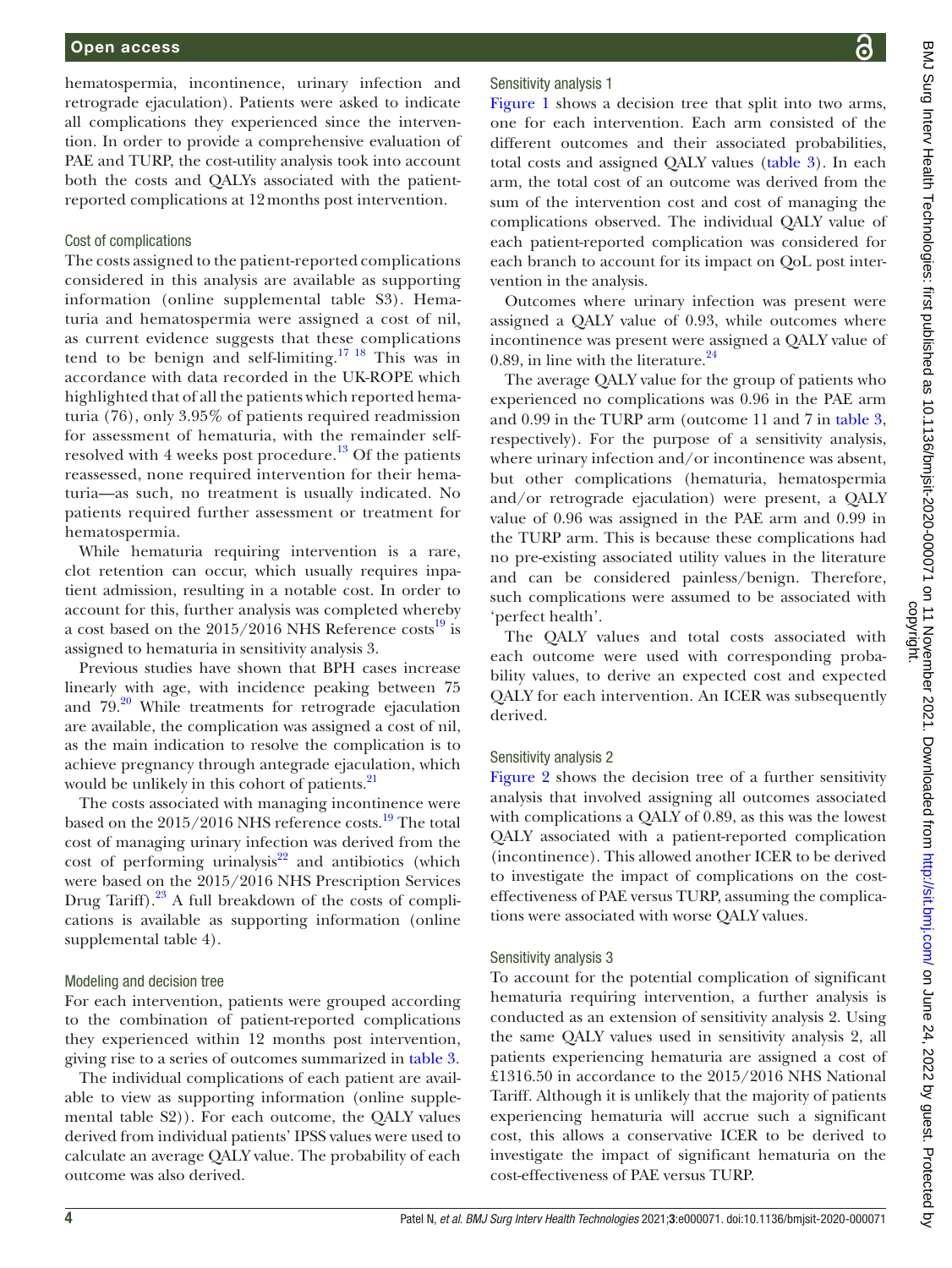<span id="page-4-0"></span>Summary of complications, number of patients, probabilities, QALY values and total costs (in  $E$  per patient) associated with outcomes for PAE and TURP 12months post intervention

| <b>Outcome</b> | <b>Complications</b> | Total cost (£ Number of<br>per patient)* patients |                | <b>Probability</b> | Average<br>QALY ±SD | for sensitivity<br>analysis 1 | <b>Assigned QALY Assigned QALY</b><br>for sensitivity<br>analyses 2 and 3 |
|----------------|----------------------|---------------------------------------------------|----------------|--------------------|---------------------|-------------------------------|---------------------------------------------------------------------------|
| <b>PAE</b>     |                      |                                                   |                |                    |                     |                               |                                                                           |
| 1              | HU, HS, UI           | 2010.04                                           | 1              | 0.008              | $1.00 \pm 0.00$     | 0.93                          | 0.89                                                                      |
| $\overline{2}$ | HU, HS, RE           | 2000.00                                           | $\overline{4}$ | 0.030              | $0.97 \pm 0.02$     | 0.96                          | 0.89                                                                      |
| 3              | HU, HS               | 2000.00                                           | 6              | 0.045              | $0.95 \pm 0.03$     | 0.96                          | 0.89                                                                      |
| 4              | HU, RE               | 2000.00                                           | 3              | 0.023              | $0.97 \pm 0.03$     | 0.96                          | 0.89                                                                      |
| 5              | <b>HU</b>            | 2000.00                                           | 16             | 0.120              | $0.97 + 0.03$       | 0.96                          | 0.89                                                                      |
| 6              | HS, RE               | 2000.00                                           |                | 0.008              | $0.97 \pm 0.00$     | 0.96                          | 0.89                                                                      |
| $\overline{7}$ | <b>HS</b>            | 2000.00                                           | 5              | 0.038              | $0.97 + 0.03$       | 0.96                          | 0.89                                                                      |
| 8              | T                    | 3203.33                                           |                | 0.008              | $0.97 + 0.00$       | 0.89                          | 0.89                                                                      |
| 9              | UI                   | 2010.04                                           | 5              | 0.038              | $0.93 \pm 0.05$     | 0.93                          | 0.89                                                                      |
| 10             | <b>RE</b>            | 2000.00                                           | 6              | 0.045              | $0.97 \pm 0.05$     | 0.96                          | 0.89                                                                      |
| 11             | Nil                  | 2000.00                                           | 85             | 0.639              | $0.96 \pm 0.03$     | 0.96                          | 0.96                                                                      |
| Total          |                      |                                                   | 133            | 1.000              | $0.96 \pm 0.03$     | -                             | -                                                                         |
| <b>TURP</b>    |                      |                                                   |                |                    |                     |                               |                                                                           |
| $\mathbf{1}$   | HU, HS               | 3028.00                                           | $\mathbf{1}$   | 0.032              | $1.00 \pm 0.00$     | 0.99                          | 0.89                                                                      |
| 2              | HU, I, RE            | 4231.33                                           | 1              | 0.032              | $0.94 \pm 0.00$     | 0.89                          | 0.89                                                                      |
| 3              | HU, UI, RE           | 3038.04                                           | $\mathbf{1}$   | 0.032              | $1.00 \pm 0.00$     | 0.93                          | 0.89                                                                      |
| 4              | HU, RE               | 3028.00                                           | 11             | 0.355              | $0.98 + 0.03$       | 0.99                          | 0.89                                                                      |
| 5              | <b>HU</b>            | 3028.00                                           | $\overline{7}$ | 0.226              | $0.97 \pm 0.04$     | 0.99                          | 0.89                                                                      |
| 6              | <b>RE</b>            | 3028.00                                           | 5              | 0.161              | $0.98 + 0.02$       | 0.99                          | 0.89                                                                      |
| $\overline{7}$ | Nil                  | 3028.00                                           | 5              | 0.161              | $0.99 \pm 0.02$     | 0.99                          | 0.99                                                                      |
| Total          |                      |                                                   | 31             | 1.000              | $0.98 + 0.03$       | $\overline{\phantom{a}}$      | -                                                                         |

\*Total cost (in £ per patient) for each outcome was derived by adding the intervention cost (see [table 1\)](#page-2-0) to the cost of managing the observed complications (see [online supplemental table S3\)](https://dx.doi.org/10.1136/bmjsit-2020-000071).

HS, hematospermia; HU, hematuria; I, incontinence; PAE, prostate artery embolization; QALY, quality-adjusted life year; RE, retrograde ejaculation; TURP, transurethral resection of the prostate; UI, urinary infection.

# RESULTS

A total of 133 patients who underwent PAE and 31 patients who underwent TURP were analyzed. The mean age of PAE patients was 65.6 years (SD=6.7). The mean age of TURP patients was 69 years (SD=7.4). The average QALY values of the 133 PAE patients and 31 TURP patients were 0.96 (SD=0.03) and 0.98 (SD=0.03), respectively. The average cost per patient of PAE and TURP was £2000 and £3028, respectively. This generated an ICER of £64 798.10 saved per QALY lost. Within this cohort, 36% of patients who underwent PAE reported experiencing complications at 12months. Of the patients who underwent TURP, 84% of patients reported complications at 12months.

A summary of expected QALY and cost values and corresponding ICER values for the cost-utility analysis and sensitivity analyses can be found in supporting information [\(online supplemental table S5](https://dx.doi.org/10.1136/bmjsit-2020-000071)**)**.

# Sensitivity analysis

# Sensitivity analysis 1

[Figure](#page-5-0) 1 shows an expected QALY value of 0.96 and 0.98 for PAE and TURP, respectively. The expected cost per patient was £2009.50 for PAE and £3067.14 for TURP. This generated an ICER of £52445.86 saved per QALY lost.

#### Sensitivity analysis 2

[Figure](#page-6-0) 2 shows an expected QALY value of 0.94 and 0.91 for PAE and TURP, respectively. With an expected cost per patient remaining as £2009.50 for PAE and £3067.14 for TURP, the generated ICER was £32960.33 saved per QALY gained.

# Sensitivity analysis 3

Sensitivity analysis 3 (seen in [online supplemental figure](https://dx.doi.org/10.1136/bmjsit-2020-000071)  [S6](https://dx.doi.org/10.1136/bmjsit-2020-000071)) shows an expected QALY value of 0.94 and 0.91 for PAE and TURP, respectively. Taking into account the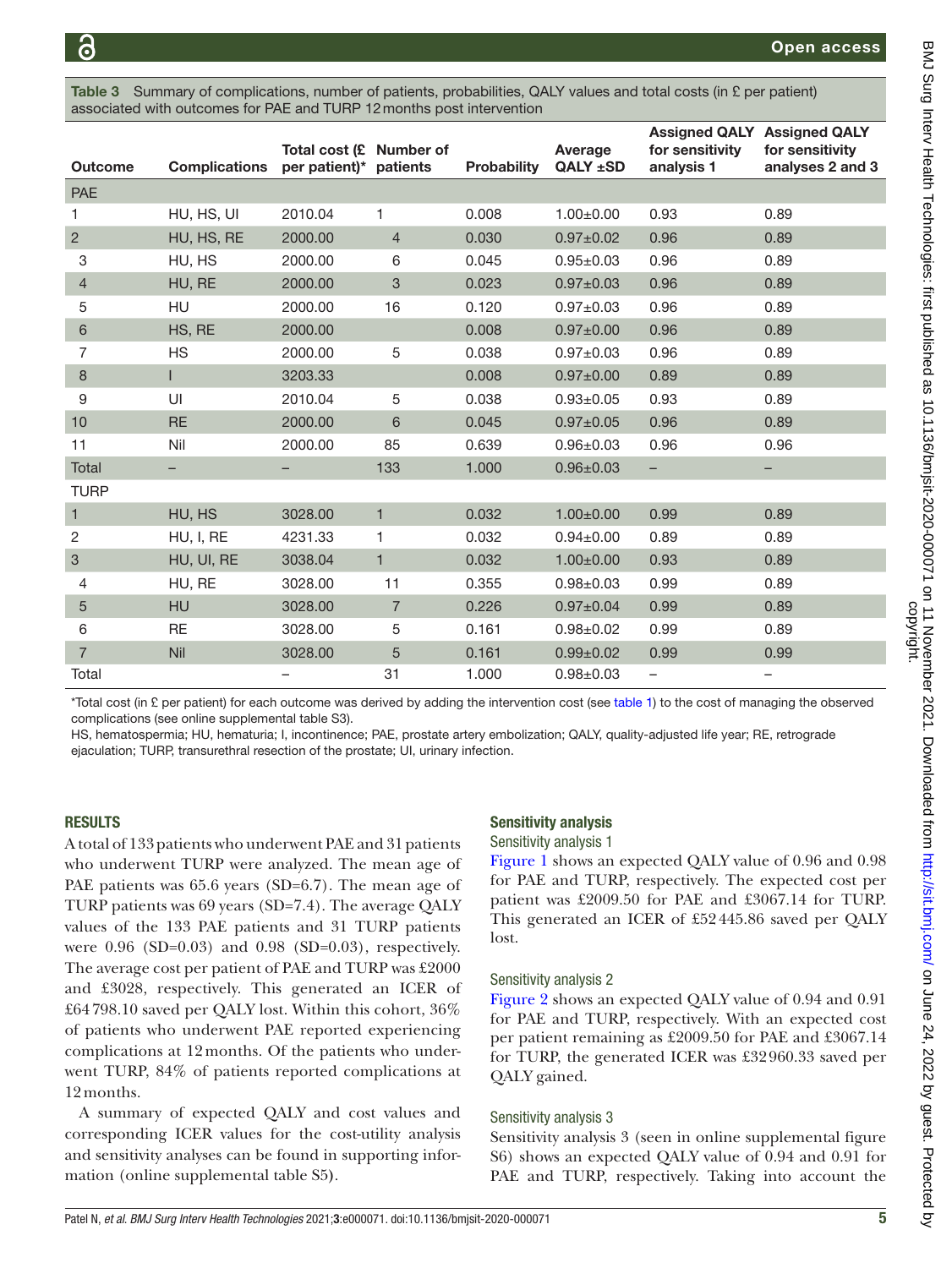

Figure 1 Decision tree showing sensitivity analysis 1 (including expected QALY and cost (in £ per patient). PAE, prostate artery embolization; QALY, quality-adjusted life year; TURP, transurethral resection of the prostate.

management of significant hematuria, the expected cost per patient was £2306.46 for PAE and £3958.96 for TURP. This generated an ICER of £51498.80 saved per QALY gained.

#### **DISCUSSION**

The main findings of this cost-utility analysis showed that PAE was more cost-effective compared with TURP at 1 year. PAE was associated with a lower average QALY value  $(0.96\pm0.03)$  than TURP  $(0.98\pm0.03)$  which suggests TURP remains a more clinically effective procedure. However, compared with TURP procedure costs (£3028), the costs incurred by PAE procedures (£2000) were low enough to be cost-effective, as an ICER value of £64798.10 saved per QALY lost was greater than the upper NICE threshold of £30000 saved per QALY lost. $25$  This was demonstrated in a cost-effectiveness plane diagram ([figure](#page-6-1) 3), where the

<span id="page-5-0"></span>ICER sat in the left lower quadrant outside of the area bounded by the NICE thresholds.

This study is the first cost-utility analysis to use multicentre UK-based outcomes and costs, using information derived from the UK-ROPE Study. It is also the first of its kind to take into account the patient-reported complications that arise from PAE and TURP when determining which procedure is more cost-effective. Most PAE patients (85 out of 133) in the UK-ROPE Study did not experience the patient-reported complications considered in this cost-utility analysis 12months post intervention, whereas most TURP patients did (26 out of 31).

Two sensitivity analyses were performed to account for the impact of patient-reported complications on QoL. When factoring in the cost of complications, the expected cost of PAE increased by 0.005% to £2009.50 per patient, while the expected cost of TURP increased further by 0.01% to £3067.14, thereby increasing the difference in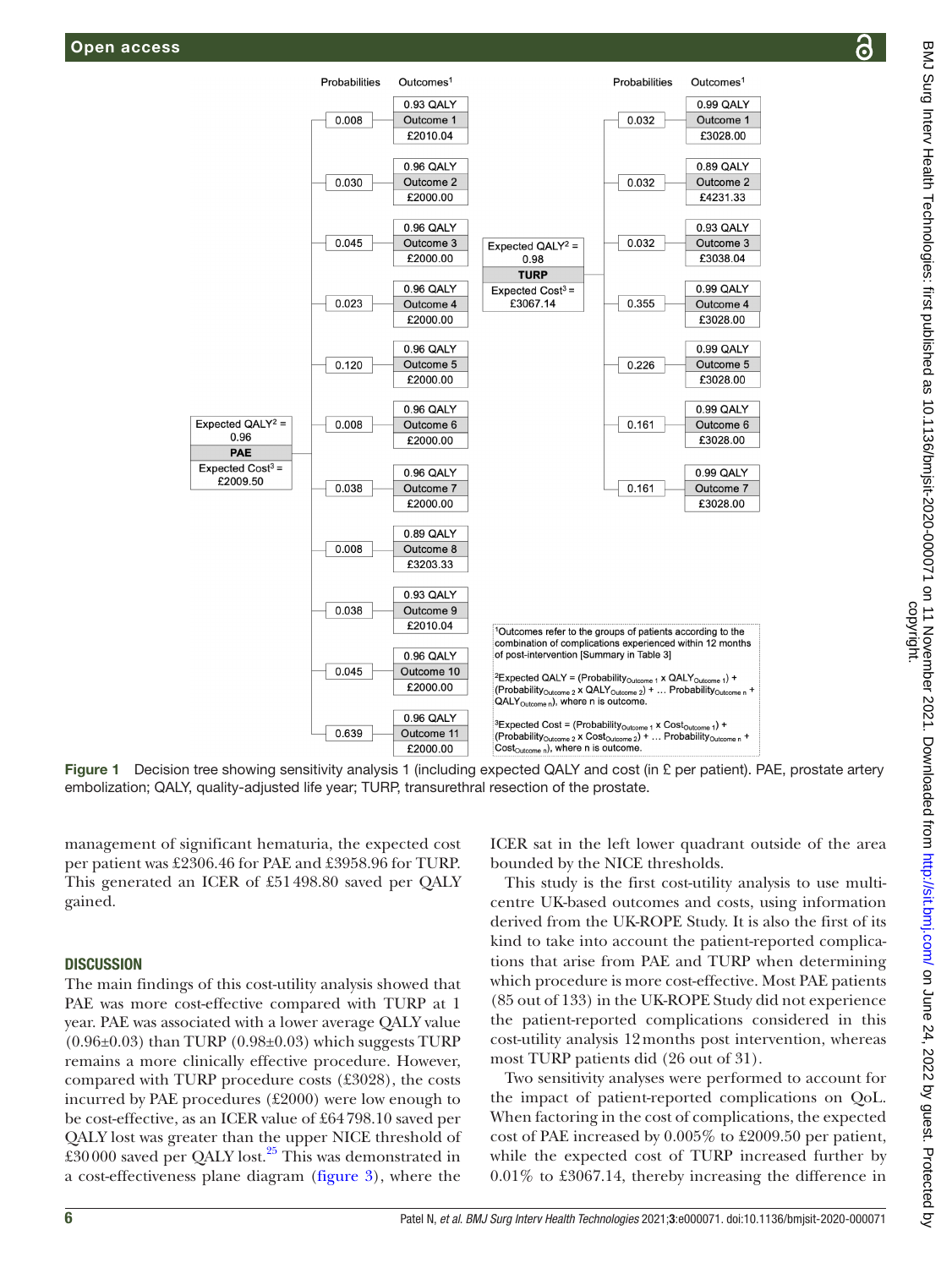

Figure 2 Decision tree showing sensitivity analysis 2 including expected QALY and cost (in £ per patient). PAE, prostate artery embolization; QALY, quality-adjusted life year; TURP, transurethral resection of the prostate.



(-) Difference in QALYs (+)

<span id="page-6-1"></span>Figure 3 Cost-effectiveness plane diagram of PAE in comparison to the NICE cost-effectiveness threshold. ICER, incremental cost-effectiveness ratio; NICE, National Institute for Health and Care Excellence; PAE, prostate artery embolization; QALY, quality-adjusted life year.

<span id="page-6-0"></span>costs. These increases in expected cost are largely driven by the proportion of patients who experienced urinary infection and incontinence post intervention.

The first sensitivity analysis involved assigning all complications a QALY value based on the literature where available. This analysis showed although the ICER reduced to £52445.86 saved per QALY lost, PAE remained more costeffective than TURP when taking into consideration the impact of costs and QALY values associated with patientreported complications. The ICER remained outside of the area bounded by the NICE thresholds in the left lower quadrant of the cost-effectiveness plane diagram in [figure](#page-6-1) 3.

To further assess the impact of patient-reported complications on the cost-effectiveness, a secondary sensitivity analysis was conducted. This involved assigning all complications a QALY value of 0.89, which represents the lowest QALY found in the literature among the complications.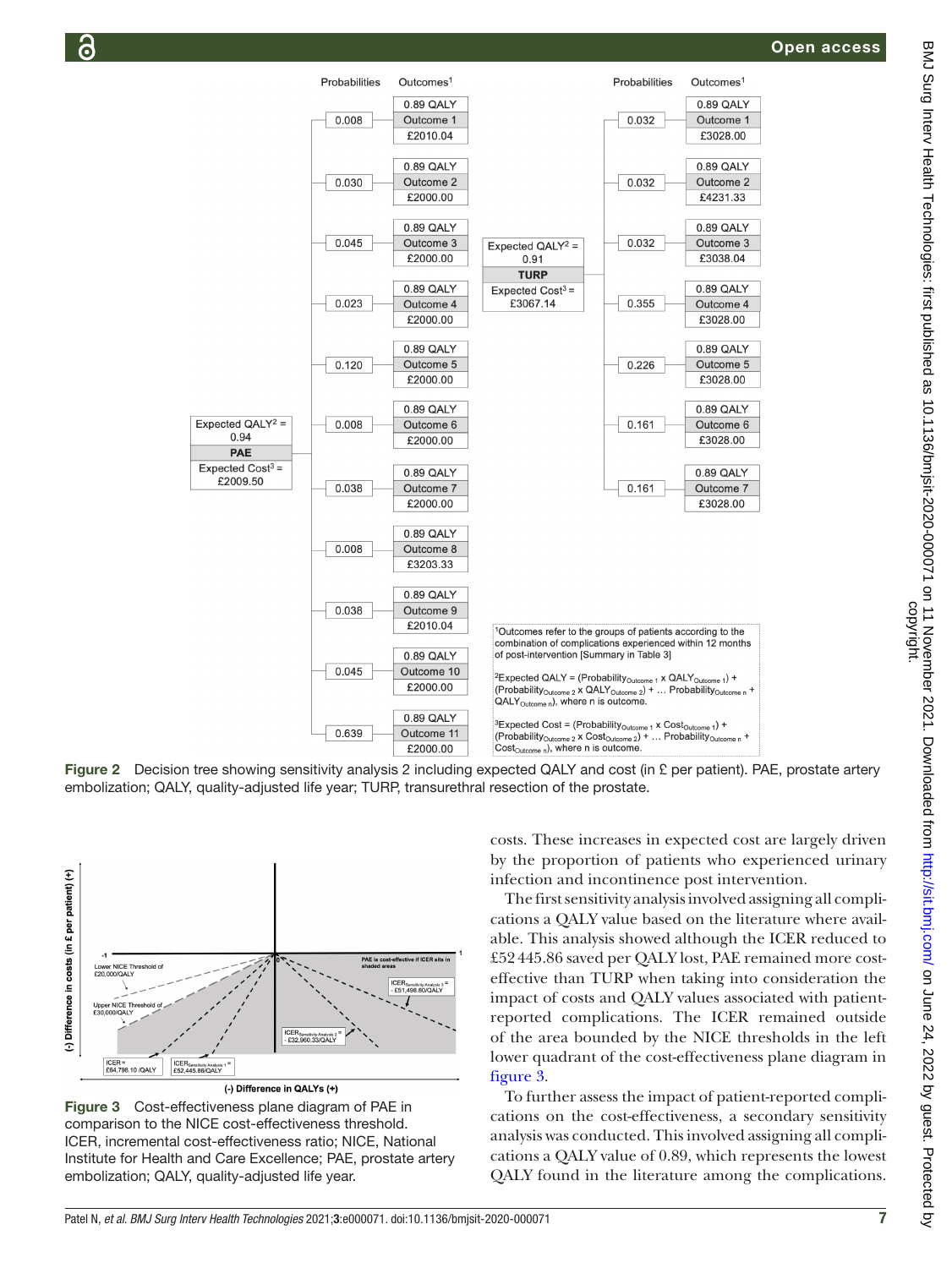This generated an ICER of £32960.33 saved per QALY gained. Here, PAE remained cheaper than TURP when considering the impact of the cost of complications. PAE was also more effective than TURP when adjusting the QALYs associated with the complications to lower values; PAE was associated with an expected QALY value of 0.94, while TURP was associated with an expected QALY value of 0.91. The ICER sat in the right lower quadrant of the cost-effectiveness plane diagram in [figure](#page-6-1) 3, automatically making PAE more cost-effective than TURP.

The ICER values can be considered to be largely driven by the difference in costs of the two procedures. The PAE cost is largely driven by the cost savings associated with a shorter hospital stay and the lack of need for a traditional operating theatre. In addition to this, while this analysis took into account the costs of urodynamics, MRI and ultrasound scanning, these costs can be deemed optional. Removal of these costs would make the PAE cost cheaper and further increase the ICER, making PAE even more cost-effective. As it stands, the cost of PAE would need to increase by 35.5% (£710.71) in order for the intervention to not be cost-effective over TURP. It is worth noting that at present, the availability of PAE across the UK is limited. Therefore, it is likely that there is potential for the costs of PAE to benefit from further economies of scale in the event that it becomes more widely commissioned.

As a retrospective analysis of a previously collected database which was not intended as part of the primary study, this study is limited by several related factors which should be carefully considered. A significant limitation of this analysis is the 1-year analytic horizon. Although we aimed to extend the analytic horizon to a longer follow-up duration, we were restricted by UK-ROPE data being available only up to 1 year. The QALY calculation requires the full IPSS breakdown being available (cost attributed to each individual symptom) and no dataset of follow-up greater than 1 year is available for this analysis. A limitation of this study was the lack of inclusion of certain procedure-related complications that occurred, which may have added to costs and reduced QoL. Early procedure-related (clinician reported) complications that were identified during the UK-ROPE Study included sepsis and groin hematoma, and while this analysis aimed to consider 1-year patient-reported complications, there is scope to evaluate the impact of doctor-related complications on cost-effectiveness of PAE. Future studies could increase the accuracy further through a randomised study to examine all forms of interventions for BPH. Additionally, the study was limited by centres being early in their PAE experience, due to the experimental nature of PAE at the commencement of the registry. PAE is known to have a learning curve (with more experienced operators having improved outcomes). However, this limitation would only serve to reduce the perceived costeffectiveness of PAE relative to TURP (which is a more established and commonly conducted intervention for BPH) and therefore does not undermine the validity of this analysis. To mitigate the absence of a 'tariff' for PAE,

procedural costs (for both PAE and TURP) were calculated from data at a single centre (UHS) in accordance with National Schedule of Reference Costs  $2015/2016^{15}$  $2015/2016^{15}$  $2015/2016^{15}$ published by the UK Department of Health and Social Care, but variability in these costs across other trusts will limit the reliability of the analysis.

#### **CONCLUSION**

While it is undeniable that the emergence of novel interventions to tackle BPH has benefited patients around the globe, the growing cost of medical expenditure has meant that these new technological advancements are posed with another dilemma, specifically the choice of treatment reliant on effective allocation of budget. This study adds to this debate, highlighting that PAE is not only cheaper than TURP in terms of direct costs but also it is more cost-effective when factoring in the potential complications and QoL improvement, during the first year only. Crucially however, it remains unclear over what time period PAE remains more cost-effective and investigating this further is essential, as it is entirely conceivable PAE could lose any superiority within the subsequent years of follow-up due to a higher reintervention rate.

Correction notice This article has been correctd since it was first published. The first author's orcid id has been inserted.

Twitter Sachin Modi [@interradiologist](https://twitter.com/interradiologist)

Contributors Planning of study: SM. Conception and design of study: SM, NCH, TJCB, NP and NY. Data acquisition and analysis: GV, NP, NY and LdP. Writing and review of manuscript: All authors. Guarantor of study: SM

Funding This work was independently conducted and did not receive any external financial support. The UK-ROPE Study was funded through multiple streams. The involvement of an independent academic evaluation centre 'Cedar' was funded through the National Institute for Health and Care Excellence. Procedure costs were covered either through local commissioning streams or through a grant from Cook Medical (Europe), where this was not possible.

Competing interests None declared.

Patient consent for publication Not applicable.

Ethics approval In the original ROPE study all procedures performed were in accordance with the ethical standards of the institutional and national research committee and with the 1964 Helsinki Declaration and its later amendments or comparable ethical standards. Specific ethical approval was not applicable for this study as it was a retrospective analysis of the original UK-ROPE data.

Provenance and peer review Not commissioned; externally peer reviewed.

Data availability statement All data relevant to the study are included in the article or uploaded as supplementary information.

Open access This is an open access article distributed in accordance with the Creative Commons Attribution Non Commercial (CC BY-NC 4.0) license, which permits others to distribute, remix, adapt, build upon this work noncommercially, and license their derivative works on different terms, provided the original work is properly cited, appropriate credit is given, any changes made indicated, and the use is non-commercial. See: [http://creativecommons.org/](http://creativecommons.org/licenses/by-nc/4.0/) [licenses/by-nc/4.0/](http://creativecommons.org/licenses/by-nc/4.0/).

#### ORCID iDs

Nikisha Patel<http://orcid.org/0000-0002-1711-2151> Nathan Yung<http://orcid.org/0000-0002-2745-8412> Bhaskar Somani<http://orcid.org/0000-0002-6248-6478> Sachin Modi<http://orcid.org/0000-0003-0813-3791>